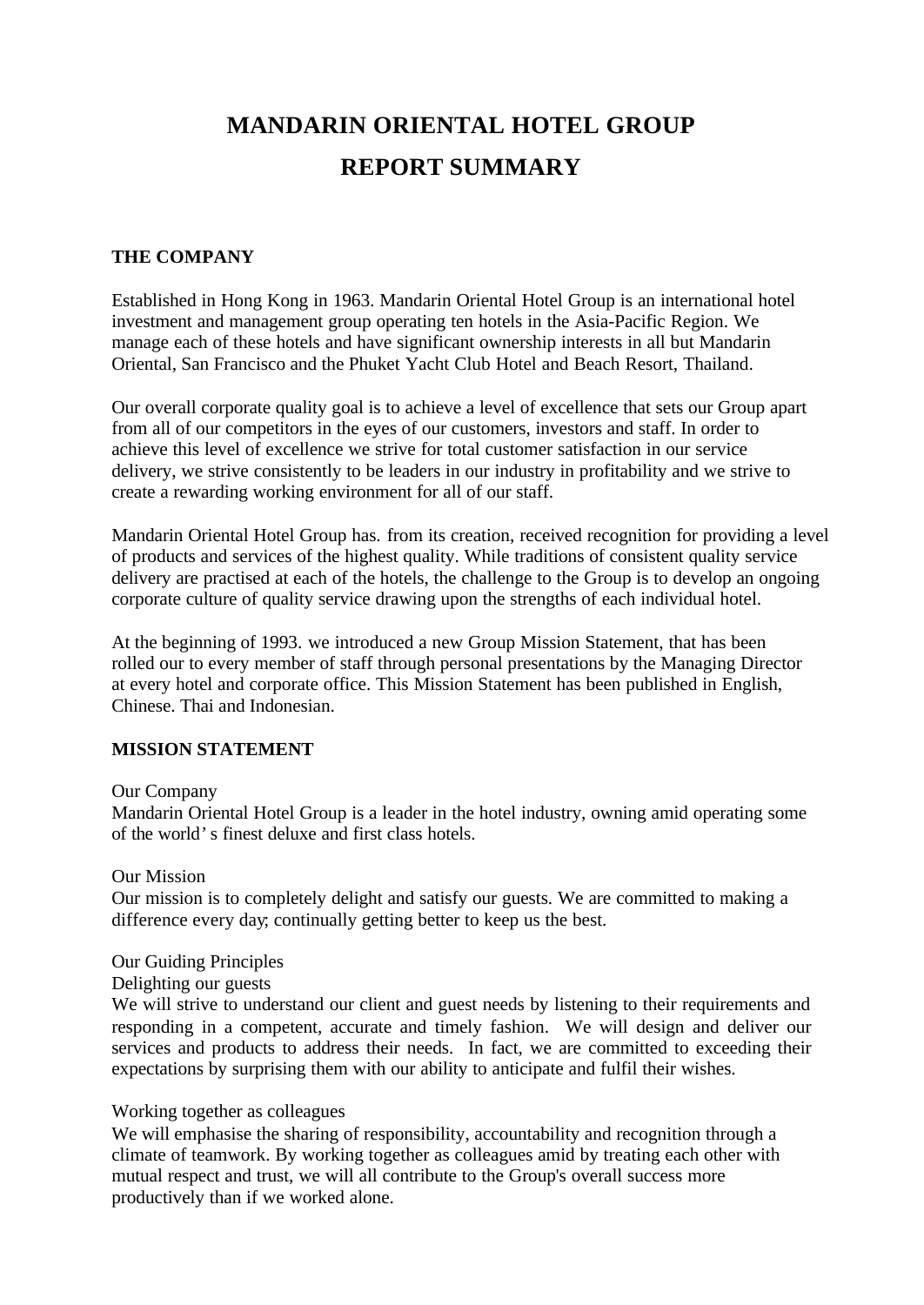#### Promoting a climate of enthusiasm

We are committed to everyone at Mandarin Oriental by providing a caring, motivating and rewarding environment. As an industry leader, we are committed to bringing out the best in our people through effective training and meaningful career and personal development, and by encouraging individuality and initiative.

#### Being the best

We will be an innovative leader in the hotel industry and will continually improve our products and services. We will seek from our suppliers the highest quality products and services at the best value.

### Delivering shareholder value

We are committed to being a growing company. Our successes will result in investment returns which are consistently among the best in the hotel industry.

Playing by the rules

We will maintain integrity, fairness and honesty in both our internal and external relationships and will consistently live up to our commitments.

Acting with responsibility

We will actively participate in the improvement of the environment, just as we will be responsible members of our communities and industry organizations.

# **STRATEGIC QUALITY PLANNING AND LEADERSHIP**

The executive directors develop the Group's strategic plans through a variety of different processes involving hotel general managers and our marketing and sales team. These processes involve analysis of results of surveys taken to measure our customer's satisfaction, the satisfaction of our competitors' customers and the industry standards as a means of identifying performance requirements and quality product initiatives. Our plans are then implemented at each hotel through re-evaluation of policy and procedure guidelines. We evaluate and improve our planning process by employing a number of well recognised and respected outside facilitators from both the academic and consulting fields.

Quality Goals and Plans

Our quality management programmes and the processes which we have developed in our efforts to provide total customer satisfaction have developed towards the goal of provision of service and focus on certain major concepts.

- (a) all ranks of management and employees need the right tools, the appropriate training, a willing frame of mind and support and inspiration from the organization;
- (b) substantial research is essential to know what our customers think of our current products and services and what new products and services customers need and expect; and
- (c) our quality service delivery systems and employee job satisfaction will be improved substantially through simplifying the communication process.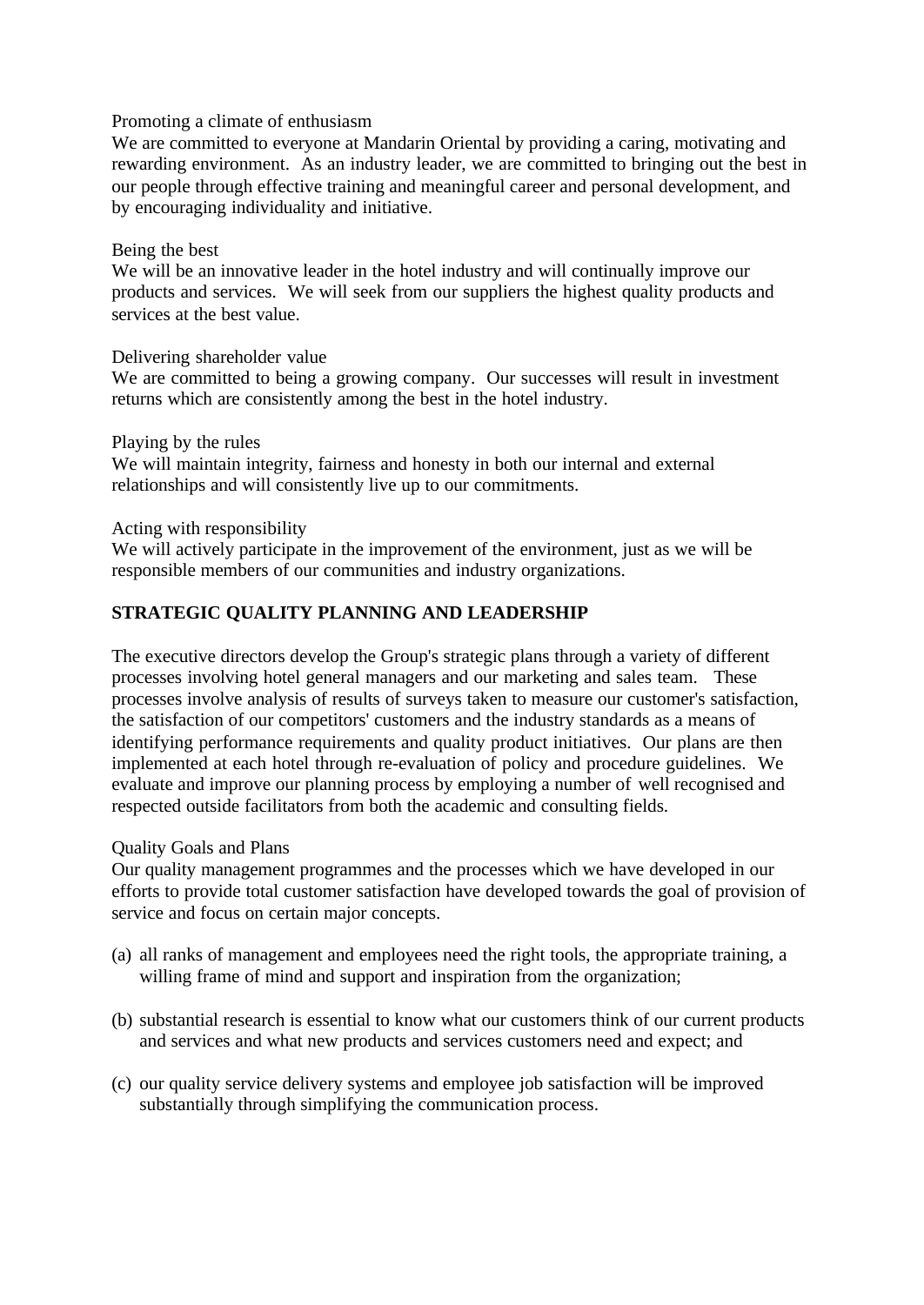One of our strategies was to initiate LEGENDARY PEOPLE in 1989 as the umbrella concept for our renewed commitment to quality service standards. Our LEGENDARY PEOPLE programme is our effort to continue the may quality service traditions for which the Group has achieved recognition and to successfully improve our quality service delivery systems.

LEGENDARY PEOPLE was conceived as a result of a series of discussions among the Group executive directors in search of quantifying "quality" and then creating a programme to maintain it. Our goal was to lead the hotels in developing more process oriented systems which would help carry forward each hotel's quality values and processes to future generations of management and staff. We also wanted to develop ways to transfer successful processes at one property into the systems and cultures in other Group hotels. Finally. we wanted an overt and ongoing programme focusing on quality service delivery in recognition of the improvement in the competition. the changing expectation of the customer and the evolving needs of our employees.

Our desire was not to introduce a programme that was designed by an outsider, packaged and served to the management and staff at each hotel in a patronising way. We decided. therefore, to go slowly, to be experimental and to make sure we accommodated the different work ethic and cultures at each hotel. Thus, a period of several months was dedicated by the entire organization to develop and reach agreement on the following principles of our LEGENDARY PEOPLE programme:

"Legendary People" - Mandarin Oriental Service Delivery Policy

The worldwide reputation of Mandarin Oriental hotels for the delivery of consistent, distinctive, personal service to customers must be maintained and even enhanced in the face of the coming competition in most of our markets. In doing so we must focus upon certain agreed policies and principles, and articulate specific methods for their implementation.

- (a) Final responsibility for all aspects of the total performance of each Mandarin Oriental hotel lies with the hotel's general manager.
- (b) The satisfaction of customer needs, through delivery of the services of the hotel, and its staff, must be the top priority of responsibility for each hotel's senior management.
- (c) The quality, as well as the style, of each hotel's service delivery system is best communicated to all levels of staff through senior management "modelling" of service behaviour in a pro-active, highly visible and consistent r manner.
- (d) A positive, motivating management environment is essential in creating the desire in front line staff to deliver equally positive, warm, and sincere service. A "Win/Win discipline philospophy is at the core of Mandarin Oriental's supervision technique.
- (e) Daily senior management personal contact and communication with customers and rank and file staff are the essential keys to maintenance of quality standards in the consistent delivery of customer services.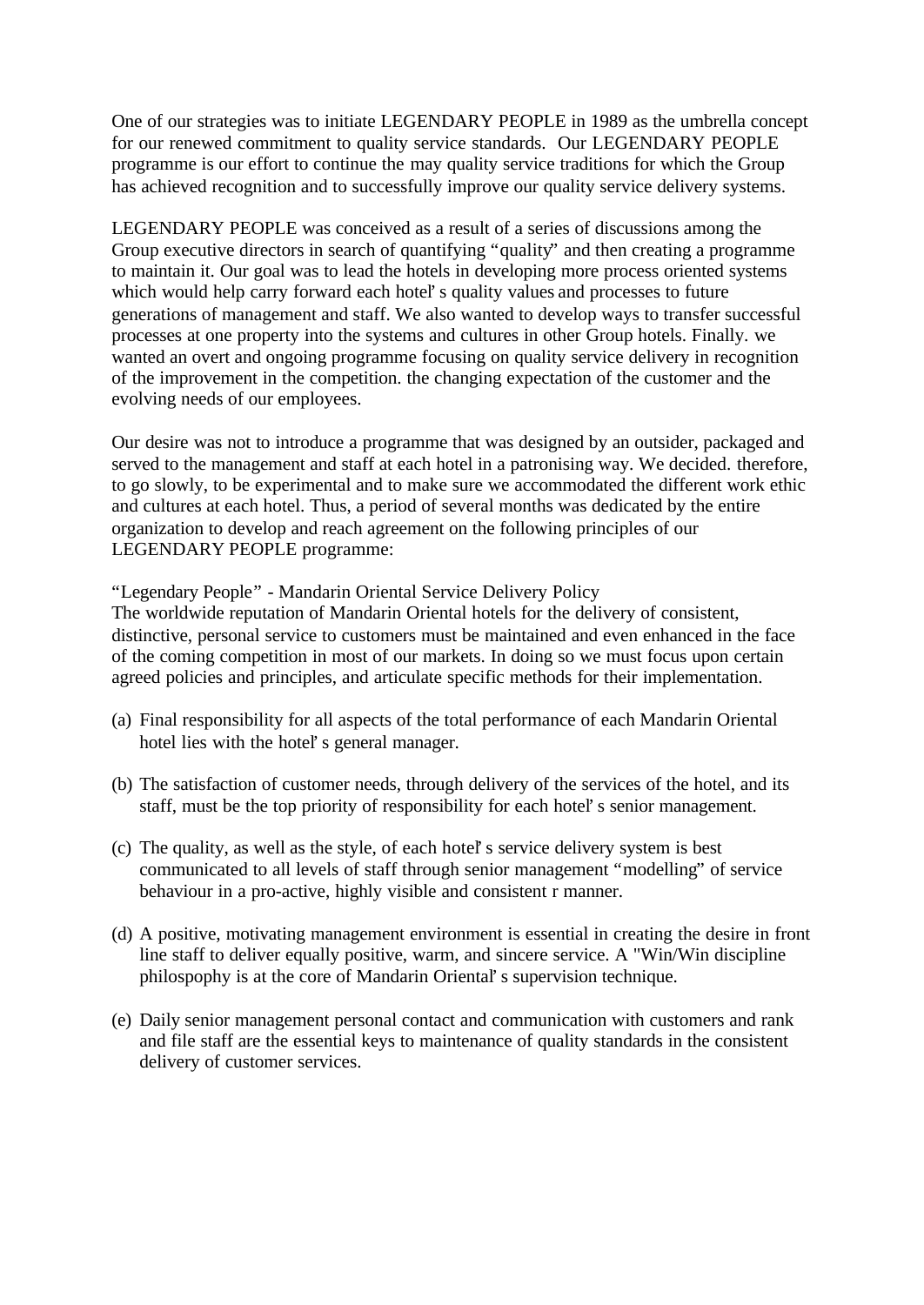- (f) Ench senior manager's team must be organized such that the hotel's operations support departments provide the essential customer support services to maximise the time devoted to customer service delivery and staff supervision and motivation.
- (g) All systems, structures, and policies, both within each hotel, and throughout the Group, are designed to strengthen Mandarin Oriental's commitment to these policies and principles.

We are developing Quality Standards under our LEGENDARY PEOPLE programme as well as our Total Training Concept, an umbrella training programme to organize our training efforts to ensure that staff undertake to delight our guests, with or without supervision.

### **Customer Satisfaction Determination**

Our market segments are identified through information collected at the time of purchase which is then tracked and compared on a month-to-date and year-to-year basis within each hotel, one Mandarin Oriental hotel to another Mandarin Oriental hotel and each hotel to its own specific competitors.

Market segment information is compared weekly. Information tracked includes geographic source of business, country of residence and breakdowns of the source of booking by industry. This information is then further analysed into more specific segments at the hotel level. Separate corporate accounts are classified into industries and the needs specific to key customer industries are determined by interviewing or surveying our customers in that industry.

Our key customer satisfaction measurement is a guest satisfaction survey taken by Asian Market Intelligence (AMI). This annual survey, printed in English. Chinese and Japanese, gathers information from a minimum of 500 customers from each hotel. This survey seeks the customer's importance rating and satisfaction rating of a broad range of products and services offered. In addition, it obtains certain psychographic and demographic information which we can use together with other research to determine market trends. Through this survey we also seek the customers' views on certain proposed products or services which we are considering introducing.

At the hotel level we track customer complaints through customer "Comment Cards". The Format of the cards is such that suggestions can be tracked as well as comments on existing facilities and services. These are reviewed and acted upon at hotel level daily compiled into monthly summaries and then tracked against previous months and the previous year.

Surveys and polls taken by the travel trade as well as various publications' reader opinion surveys soliciting feedback from their customers has been an informal way of keeping track of the general market opinion on our hotels. We know that the reasons behind the opinions are neither specified nor measured and we do not consider these extremely valid in measuring key customer satisfaction requirements. They are, however, an objective evaluation of customer satisfaction when we are directly compared to our competitors (which is sometimes the case) or ranked as a world-class organization.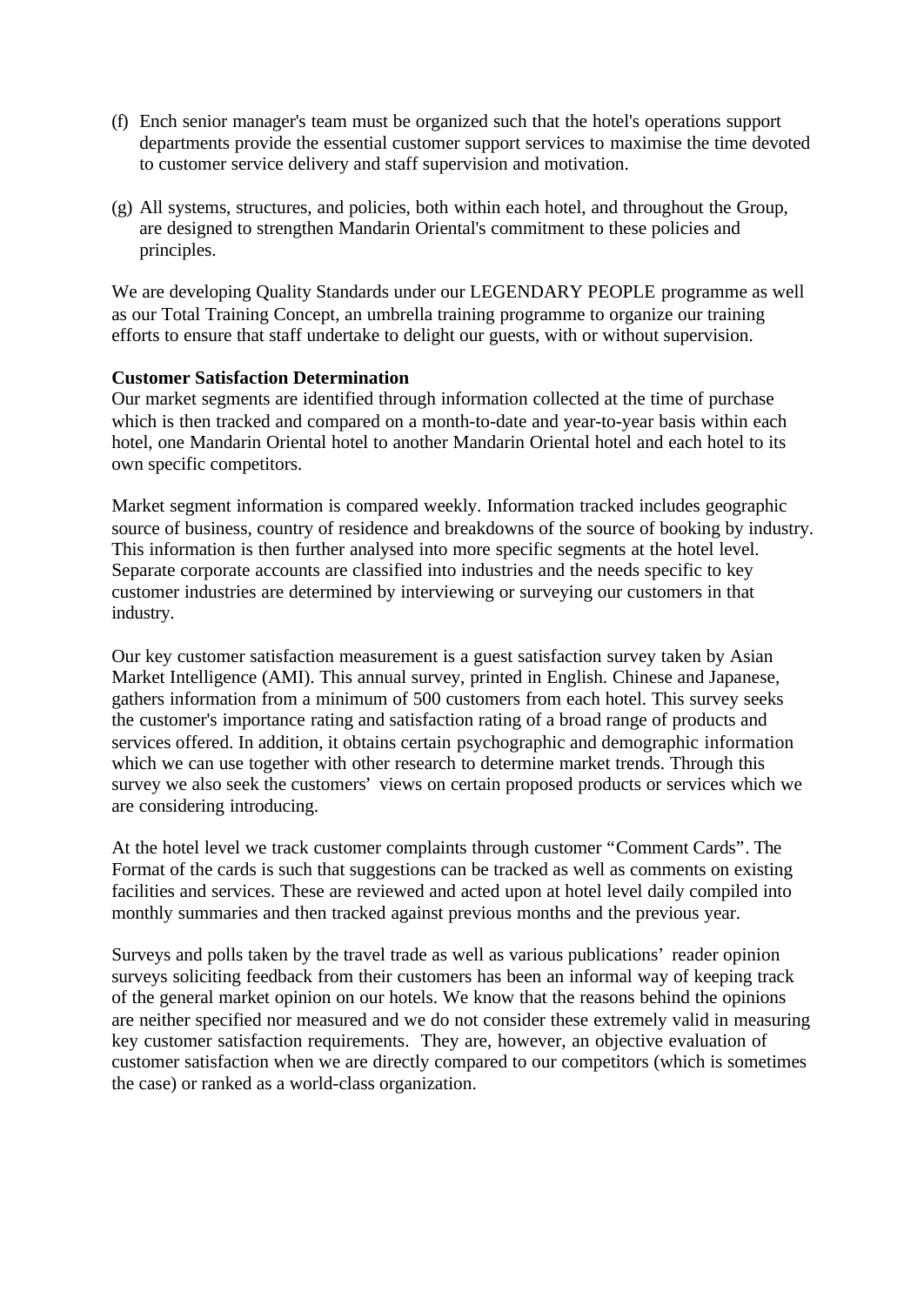# **INFORMATION AND ANALYSIS**

Scope and Management of Quality Data and Information

The data and information we select to build our information base is that which measures

- customer's perceived value for money
- customer satisfaction
- level of service
- the hotels themselves
- market information

The criteria for selecting data to be included in the customer information base includes every aspect of the use of our hotel from the time of arrival at the airport to the moment of departure. We measure each contact with personnel for efficiency, product knowledge and courtesy. We measure all facilities and the range of services offered. We also ask our customers to provide information regarding their potential use of new and alternative products and services. We ask them to rank these items in order of preference to facilitate our prioritising for future decisions. We also track demographic and market information which we can compare from hotel to hotel to identify our target audiences as well as to assist in our interpretation of variances from the group norm.

## **CUSTOMER SATISFACTION**

## **Customer satisfaction Results**

Our current level for key measures of product and service quality is high. In addition our surveys are providing tins with information that indicates which areas our high quality trends continue and alerts us to specific areas where additional work is necessary. Finally, our comments from our customers have both reflected a positive trend in certain process improvements and alerted tins to areas needing improvement.

### **Customer Relationship Management**

We have determined that the key factors in maintaining and building out relationships with customers is to provide a problem free experience at our hotels and restaurants and to give each customer personal recognition. Our strategies to build these relationships are the same as to build our business they are tied to each other.

We are currently developing a Group —wide Guest History network whereby the "history" of a customer of any one hotel can be accessed by any other hotel so that preferences are immediately responded in even if it is the customer's first use of a new hotel. When this is in place a customer of Mandarin Oriental. Hong Kong who prefers a particular type of beverage will find it waiting for him upon arrival at The Oriental Bangkok.

We follow-up with our customers with a personalised written response to every comment card or letter received and recently have begun telephoning customers for follow-up. In every case we strive to let the customers know that we appreciate their comments, that their experiences are important to us, that we want to address the specific instance generating the comment, that we want them to be satisfied and finally, if appropriate, we explain the change that will be made in our processes to assure achievement of better customer satisfaction in the future.